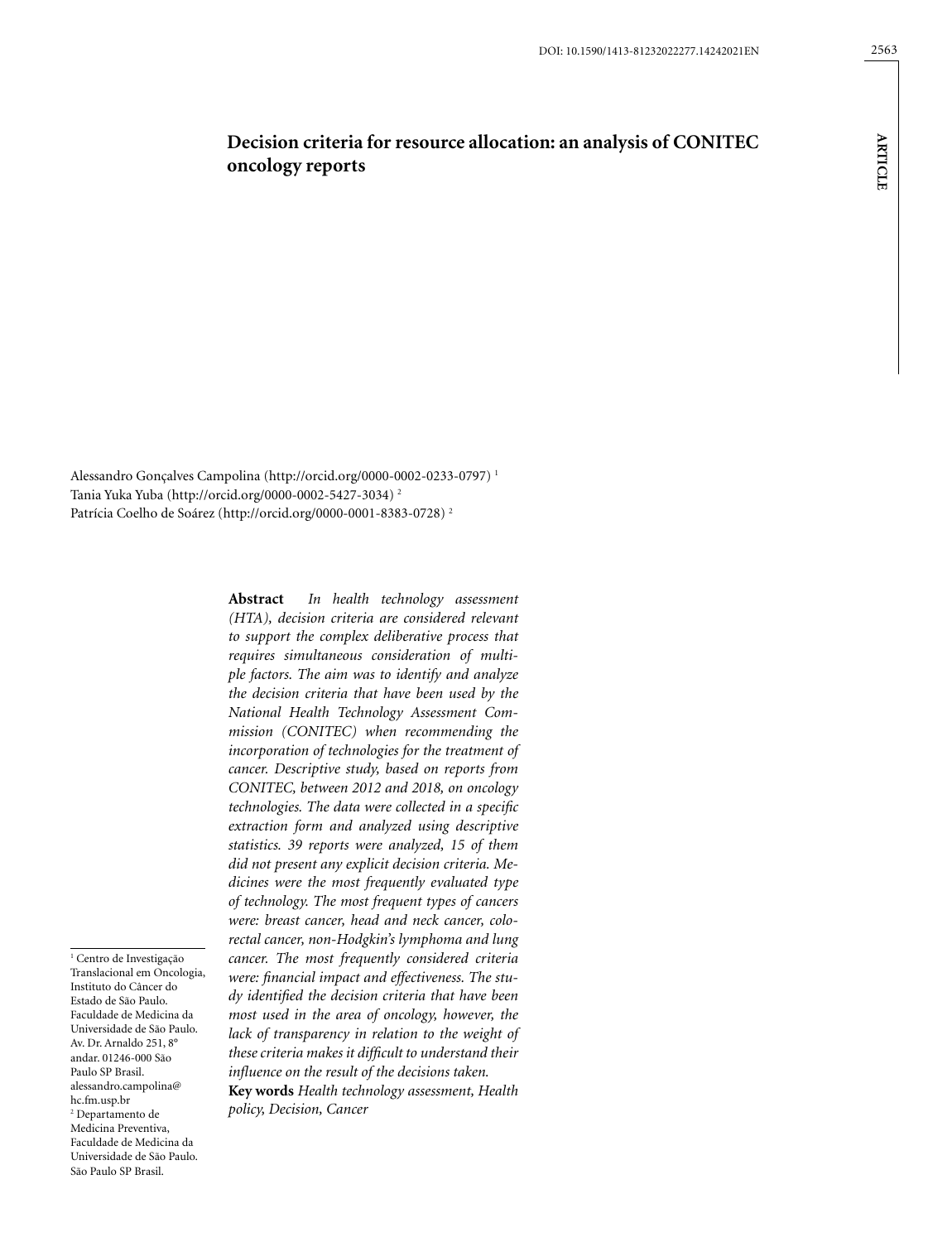# **Introduction**

According to estimates by the World Health Organization (WHO) in 2019, cancer is among the four leading causes of death in high- and middle-income countries, constituting the most important barrier to raising life expectancy worldwide<sup>1,2</sup>. The prevalence of cancer in developing countries has reached levels close to those recorded in developed countries, and in Brazil, for each year of the 2020-2022 triennium, there have been an estimated 625,000 new cases of cancer<sup>3</sup>.

To confront this challenge, in 2005, the Ministry of Health proposed to institute the National Policy on Oncology Care through an ordinance, covering promotion, prevention, diagnosis, treatment, rehabilitation, and palliative care, to be implemented throughout the country<sup>4</sup>. However, it is important to understand the budget impact of this policy, as well as to optimize the allocation of resources and to establish priorities for the approach to cancer within the scope of the Unified Health System (SUS).

In this regard, the incorporation of health technologies is a challenging activity that could contribute to the sustainability of public policies, but which requires careful consideration of multiple factors, such as: disease burden, clinical benefit, safety, level of innovation, quality of clinical evidence, cost-effectiveness, budgetary impact, and other relevant sources of evidence<sup>5,6</sup>. By observing these factors in the context of SUS, resources are being allocated in an efficient way based on the principles of health technology assessment (HTA). To this end, decision criteria in HTA processes can be defined as factors that are considered relevant to a decision-making process7 and that, in principle, should support the complex deliberative process that requires simultaneous consideration of multiple factors<sup>8</sup>.

Decisions aimed at incorporating new technologies in the field of oncology have become increasingly complex and multifaceted due to rapid advances in research and the heterogeneity of available scientific evidence.<sup>9</sup> Some oncology treatment decisions are less complex, with clear evidence to support a better approach, while others may depend on considerations of conflicting factors and the absence of shared opinions about the role of evidence and value judgments in health $5,9$ .

The technologies used in the field of oncology in Brazil must be evaluated through an HTA process by the National Health Technology Assessment Commission (CONITEC) to be incorporated for reimbursement by SUS<sup>10</sup>. Based on the National Health Technology Management Policy (PNGTS)<sup>11</sup>, CONITEC considers eight relevant criteria for the incorporation of technologies into SUS: safety, efficacy, effectiveness, efficiency, and budgetary, ethical, social, and environmental impacts of the technology in question. The criteria used by CONITEC when preparing recommendation reports on the incorporation of technologies for SUS are part of a complex decision-making process that includes: a) a comprehensive, systematic review of the scientific literature; b) a critical assessment of the best available evidence; c) consideration of the population's health needs and health policy priorities; d) market characterization and choice of comparable therapeutic alternatives; e) an evaluation of the logistics for the implementation of the new technology, according to SUS care protocols; and f) an evaluation of the technology's effectiveness, safety, cost-effectiveness, and budgetary impact, according to studies presented by the applicant for the incorporation of the technology in question, in addition to other criteria based on the PNGTS (from the perspective of SUS)<sup>10,11</sup>.

Previous studies carried out in our country have shown that the nature and type of evidence used in CONITEC recommendation reports are unclear<sup>12</sup> and that economic and clinical factors are those most frequently used to guide CO-NITEC recommendations<sup>10</sup>. However, it is unknown how these factors may have influenced the recommendations for incorporating technologies related to the approach to cancer in Brazil.

Thus, this study aims to identify and analyze the decision-making criteria that have been used by CONITEC in recommending the incorporation of technologies for the treatment of cancer within the scope of SUS, based on an analysis of CONITEC's recommendation reports from 2012 to 2018.

#### **Methods**

This is a descriptive study, based on official open access reports from CONITEC that deal with oncology technologies. CONITEC recommendation reports were chosen as empirical material for analysis as, in addition to being the final product of the entire recommendation flow of a technology for incorporation into SUS, they illustrate the use of scientific evidence in this process and the criteria prioritized by decision-makers.

Data were read and extracted from all recommendation reports related to the approach to cancer, publicly available on the CONITEC web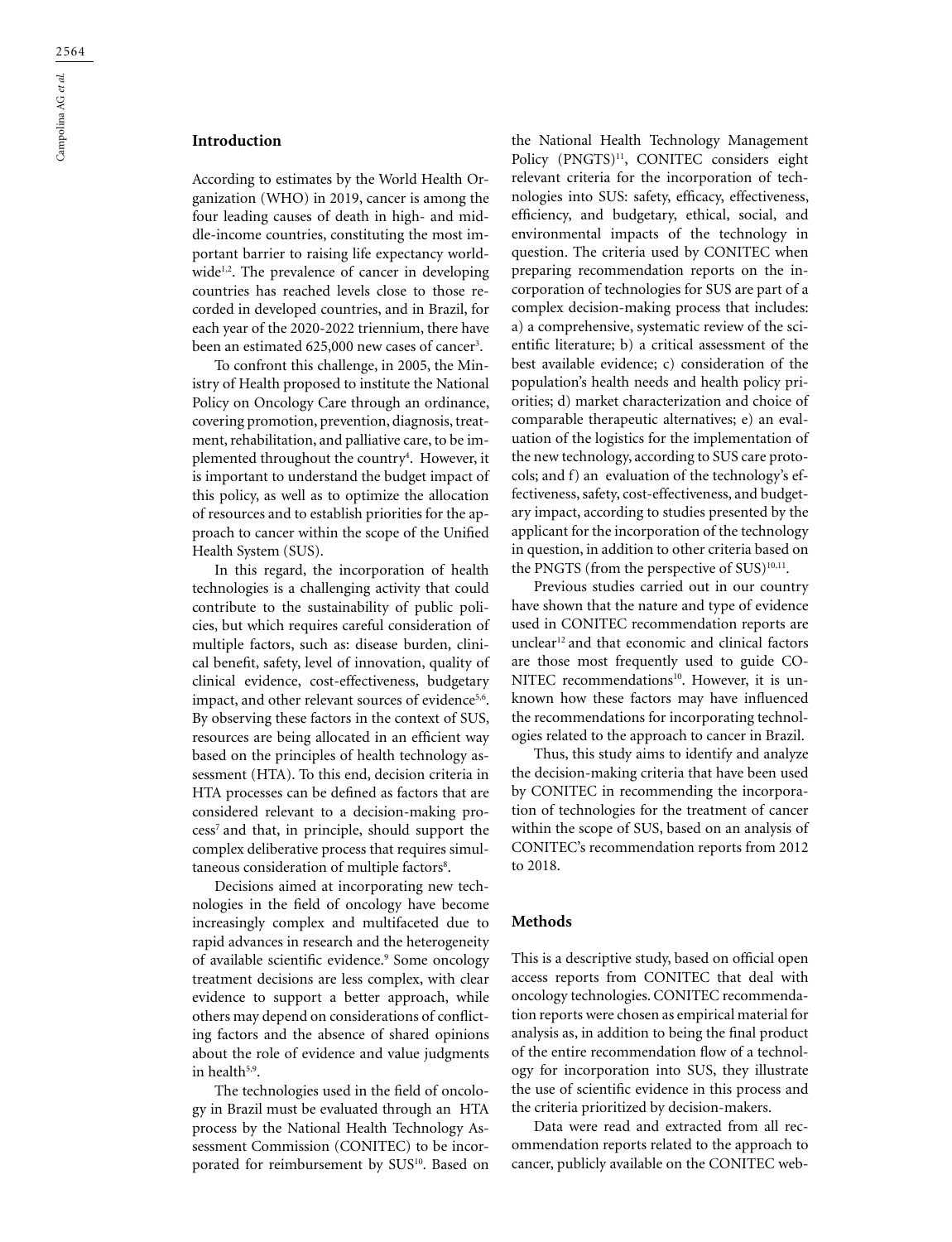site, published between July 1, 2012, and July 1, 2018. This period was selected because it included a relatively broad period of six years, covering two administrations of the federal government

A standardized form was prepared prior to data extraction to collect variables of interest and a pilot phase was conducted aimed at extracting data from three eligible reports to standardize the terms to be used, train the reviewers, and validate the form. Two independent reviewers then extracted data from the reports using the standardized form. Disagreements between reviewers were resolved through discussion and consensus.

For the purpose of this study, information was initially extracted from the reports regarding the type of technology, description of the characteristics and current use of the technology, year of the report, and type of diagnosis, based on previous scientific publications<sup>12,13</sup>. The diseases targeted by the technologies evaluated in the reports were classified according to the sections of the tenth revision of the International Statistical Classification of Diseases and Related Health Problems (ICD-10). Only oncology-related reports were included.

Secondly, the reports were evaluated in order to extract information regarding the inclusion of studies and considerations that inform decision-making criteria, based on the proposal suggested by Merlin et al.:<sup>14</sup> 1) safety assessment, 2) evaluation of effectiveness, 3) analysis of cost-effectiveness, 4) acquisition costs and budgetary impact, and 5) organizational considerations.

The extracted data were then evaluated for the presence of information or studies described in the body of the report with regard to each of the eight criteria for incorporating technologies contained in the PNGTS: safety, effectiveness, and efficiency, as well as budgetary, ethical, social, and environmental impacts of the technology in question<sup>11</sup>. Afterward, the weight of these criteria was evaluated in terms of the presence of comments or justifications related to each of them in the final recommendations of the reports (Chart 1). Thus, by examining the content of the final recommendations, the reviewers identified references to studies included by the applicant in the report, along with information from these studies or mention of the decision-making criteria (or even definitions of these criteria), which could characterize the relevance of these contents for the recommendations made, according to the corresponding decision-making criteria. Likewise, the reports with changes in their final recommendations after public consultation by CONITEC were identified, and a textual analysis of the final recommendations sought to identify information regarding the decision-making criteria that could justify changing the technology recommendation.

The information from each report was collected using an extraction form developed for this purpose and analyzed in a descriptive way. Frequencies and percentages were used for data analysis, using Microsoft Excel spreadsheets.

### **Results**

Thirty-nine CONITEC recommendation reports were included regarding the incorporation of technologies for approaching cancer in SUS. The number of reports corresponded to 13.8% of the total reports by CONITEC in 2012, 16.7% in 2013, 21.9% in 2014, 11.8% in 2015, 8.9% in 2016, 3.1% in 2017, and 15.6% in 2018. Of these, 22 (56.4%) resulted in positive recommendations for incorporation and 17 (43.6%) resulted in negative recommendations. Table 1 shows the types of technologies evaluated between 2012 and 2018. Medicines were the most frequently evaluated type of technology in the period, with the highest number of reports being produced in 2013 and 2014 (9 reports in each year).

Table 2 presents the types of cancer that were most often considered in the CONITEC recommendation reports, highlighting the most frequent types: breast cancer (8 reports), head and neck cancer (4 reports), colorectal cancer (4 reports), non-Hodgkin lymphoma (4 reports), and lung cancer (3 reports).

Among the thirty-nine recommendation reports that were analyzed, fifteen (36.46%) did not present any information that reported an explicit decision-making criterion or based on the classifications considered in the study. The other twenty-four reports presented criteria informed by evidence as described in the classification by Merlin et al., $14$  and in several cases, the report presented more than one criterion. Table 3 provides a description of the decision-making criteria presented in the reports, based on guidelines considered by CONITEC and in the classification of Merlin et al.<sup>14</sup> Of these, 43.59% presented information regarding the criterion of effectiveness/efficacy and 38.46% related to the criteria of acquisition costs and budgetary impact, which were those most frequently informed with evidence submitted by the applicant for the incorporation.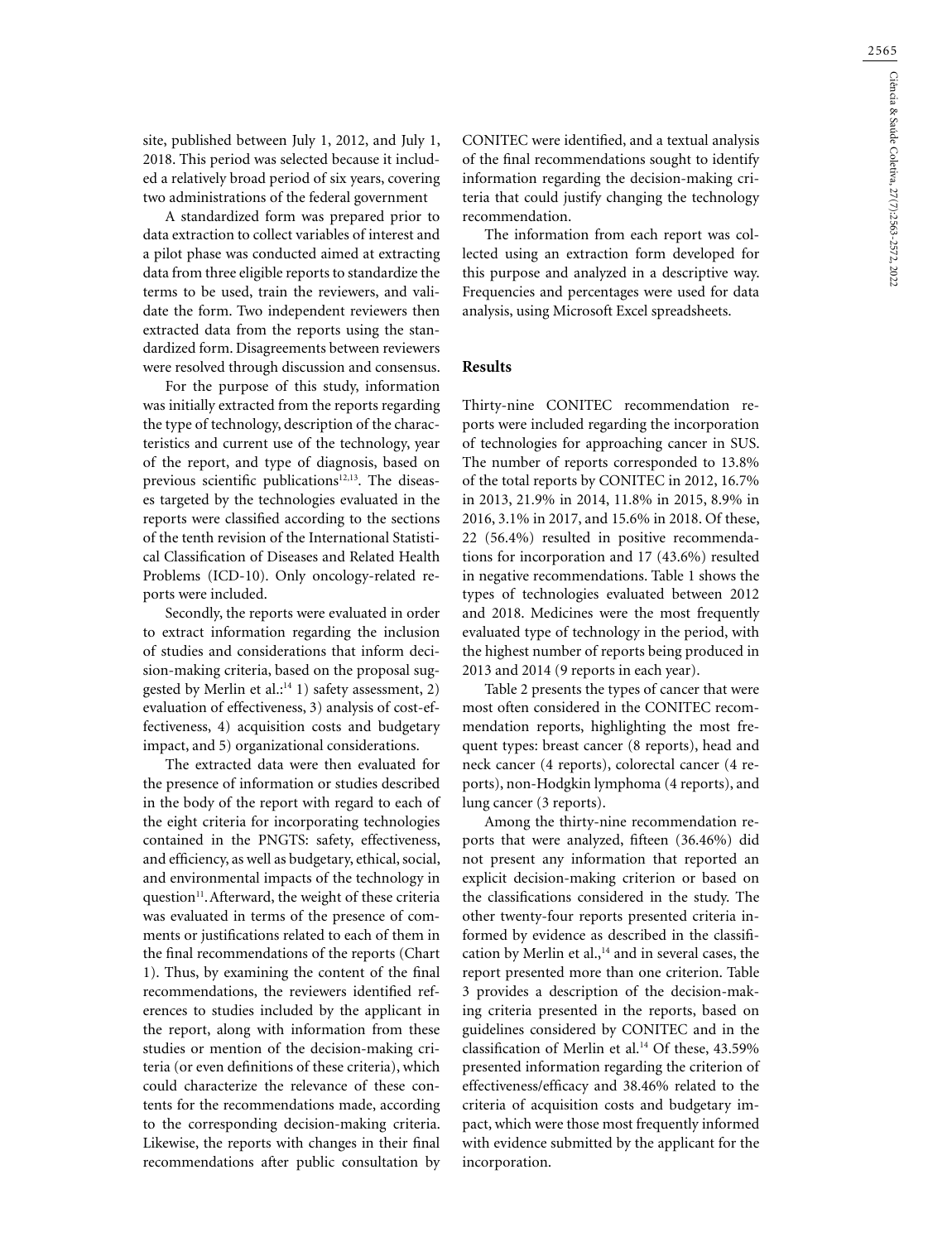| Type of health technology | 2012 | 2013 | 2014 | 2015 | 2016           | 2017 | 2018 | Total<br>n(% ) |
|---------------------------|------|------|------|------|----------------|------|------|----------------|
| Medicines                 | 4    |      | 4    | 3    |                |      | 5    | 25(64.0)       |
| Procedures                |      |      | 5    | 3    |                |      |      | 12(30.8)       |
| Vaccine                   |      |      |      |      |                |      |      | 1(2.6)         |
| Dietary supplement        |      |      |      |      |                |      |      | 1(2.6)         |
| Total                     | 4    | q    | 9    | 6    | $\overline{4}$ |      | 5    | 39 (100)       |

Table 1. CONITEC reports related to the approach to cancer, according to the year and type of technology, 2012-2018.

Source: National Health Technology Assessment Commission (CONITEC).

**Table 2.** CONITEC reports related to the approach to cancer, according to the type of diagnosis, 2012-2018.

| Type of cancer                 | n              | $\frac{0}{0}$ |
|--------------------------------|----------------|---------------|
| <b>Breast cancer</b>           | 8              | 20.51%        |
| Head and neck cancer           | 4              | 10.26%        |
| Colorectal cancer              | 4              | 10.26%        |
| Non-Hodgkin's lymphoma         | 4              | 10.26%        |
| Lung cancer                    | 3              | 7.69%         |
| Cervical cancer                | $\mathfrak{D}$ | 5.13%         |
| Gastrointestinal cancer        | $\mathfrak{D}$ | 5.13%         |
| T-cell leukemia/lymphoma       | 2              | 5.13%         |
| Neuroendocrine-                | $\overline{c}$ | 5.13%         |
| gastroenteropancreatic cancers |                |               |
| Brain cancer                   | 1              | 2.56%         |
| Ovarian cancer                 | 1              | 2.56%         |
| Prostate cancer                | 1              | 2.56%         |
| Thyroid cancer                 | 1              | 2.56%         |
| Tuberous Sclerosis             | 1              | 2.56%         |
| Lymphoma                       | 1              | 2.56%         |
| Non-Hodgkin's and Hodgkin's    | 1              | 2.56%         |
| lymphoma                       |                |               |
| Melanoma                       | 1              | 2.56%         |
| Melanoma                       | $\mathfrak{D}$ | 5.13%         |
| Total                          | 39             | 100.00%       |

Source: National Health Technology Assessment Commission (CONITEC).

Table 4 presents the frequency with which the PNGTS decision-making criteria are reported and considered in the body and in the final recommendations of the CONITEC reports, the most frequent in the body of the report being budget impact (in 87.18% of the reports) and effectiveness/efficacy (in 74.36% of the reports). Regarding the final recommendation, the most

frequent criteria were effectiveness/efficacy (in 43.59% of the reports) and budgetary impact (in 33.33% of the reports).

Table 5 presents the decision-making criteria considered in the changes made in the CONITEC recommendation after public consultation. There were three technology cases that resulted in a change in CONITEC's position after public consultation, referring to the following drugs: gefitinib, erlotinib, and pertuzumab. Additional evidence was presented during the public consultation in the field of technology effectiveness/efficacy, budgetary impact, information on efficiency (based on cost-effectiveness analysis), which motivated the change in recommendation. The effectiveness/efficacy criterion was the only one that was considered in all changes made in the final recommendation after public consultation.

## **Discussion**

This study aimed to identify and analyze decision-making criteria that have been used by CONITEC in the processes of incorporating technologies in the approach to neoplasms. The analysis of the recommendations related to cancer made by the commission from 2012 to 2018 showed that acquisition costs and budgetary impact were the criterion that most frequently appeared in the body of the reports whereas the effectiveness/efficacy criterion appeared more frequently in the final recommendation section. However, when there is a change in the commission's initial recommendation based on public consultations and the PNGTS, the effectiveness/ efficacy and budgetary impact criteria are those most frequently considered. Other criteria appearing in the PNGTS do not appear in the re-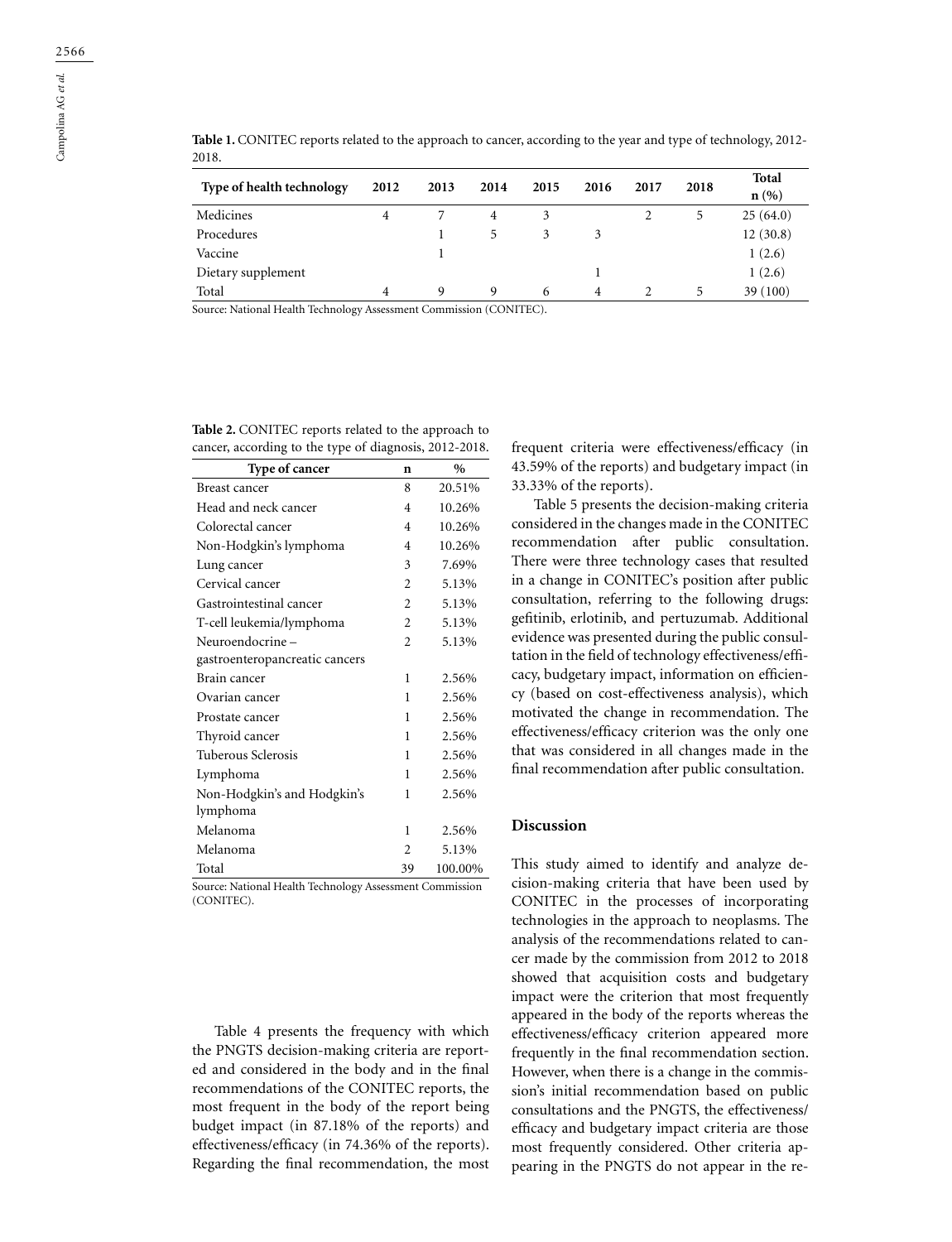2567

|                                               | Definition                                                                                                                                                                                                              | $\mathbf n$ | $\%$  |
|-----------------------------------------------|-------------------------------------------------------------------------------------------------------------------------------------------------------------------------------------------------------------------------|-------------|-------|
| Effectiveness/<br>efficacy                    | <b>Effectiveness:</b> Probability that individuals from a defined<br>population will benefit from the application of a health<br>technology targeted at a given problem under real conditions of<br>use.                | 17          | 43.59 |
|                                               | <b>Efficacy:</b> Probability that individuals in a defined population<br>will benefit from the application of a health technology targeted<br>at a given problem under controlled conditions of use.                    |             |       |
| Acquisition costs<br>and budgetary<br>impacts | Budgetary impact analyses estimate the financial consequences<br>of the adoption and diffusion of a new strategy or technology<br>in a health system. Includes logistical costs and administration<br>routes.           | 15          | 38.46 |
| Safety                                        | Acceptable risk in a specific situation.                                                                                                                                                                                | 12          | 30.77 |
| Organizational<br>considerations              | Aspects related to the administration of health services and<br>systems.                                                                                                                                                | 9           | 23.08 |
| Cost-effectiveness<br>analysis                | Comprehensive economic evaluation of technologies in the<br>health field comparing different health interventions whose<br>costs are expressed in monetary units and the effects in clinical-<br>epidemiological units. | 8           | 20.51 |

**Table 3.** Description of decision-making criteria used in recommendations of CONITEC reports related to the approach to cancer, 2012-2018.

Source: Adapted from Merlin *et al*. 14; National Health Technology Assessment Commission (CONITEC).

ports, and it was not possible to understand how these criteria are added or reconsidered after public consultation.

Regardless of the relevance of the decision-making criteria, it was initially possible to observe some distinction between the types of cancer most often evaluated in the reports and their estimated incidence. In Brazil, the estimate for each year of the 2020-2022 triennium indicates there will be 625,000 new cases (450,000, excluding non-melanoma skin cancer cases), with non-melanoma skin cancer being the most frequent (177,000), followed by breast and prostate (66,000 each), colon and rectum (41,000), lung (30,000), and stomach (21,000) cancers<sup>3</sup>. By contrast, Table 2 shows three of these types of neoplasms being among the most frequently evaluated. In descending order, they are breast, head and neck, colorectal, non-Hodgkin's lymphoma, and lung.

In a previous study, Elias et al. showed that CONITEC typically prioritizes clinical criteria (for example, efficacy) and that recommendations favorable to the incorporation of the required technologies are often guided by clinical or therapeutic impact criteria (gain in efficacy is mentioned in 71% of the evaluated reports) as compared to other criteria.10 Regarding economic considerations, the budgetary impact criterion

**Table 4.** CONITEC reports related to the approach to cancer, presence of decision-making criteria in the body, and final recommendation based on the PNGTS, 2012-2018.

|                        | Presence of<br>the criterion<br>in the body of<br>the report<br>n(%) | Presence of<br>criterion<br>in the final<br>recommendation<br>n(%) |
|------------------------|----------------------------------------------------------------------|--------------------------------------------------------------------|
| Safety                 | 27(69.23)                                                            | 12(30.77)                                                          |
| Efficacy/effectiveness | 29 (74.36)                                                           | 17 (43.59)                                                         |
| Efficiency*            | 23 (59.97)                                                           | 8(20.51)                                                           |
| Budgetary impacts      | 34 (87.18)                                                           | 13 (33.33)                                                         |
| Ethical aspects        | 0(0)                                                                 | 0(0)                                                               |
| Social aspects         | 0(0)                                                                 | 0(0)                                                               |
| Legal aspects          | 0(0)                                                                 | 0(0)                                                               |
| Environmental aspects  | 0(0)                                                                 | 0(0)                                                               |

PNGTS = National Policy for Health Technology Management; \*based on cost-effectiveness studies.

Source: Ministério da Saúde; National Health Technology Assessment Commission (CONITEC).

(mentioned in 38% of the reports) appears most frequently in the recommendations, although in a much lower percentage than in the therapeutic impact criterion<sup>10</sup>.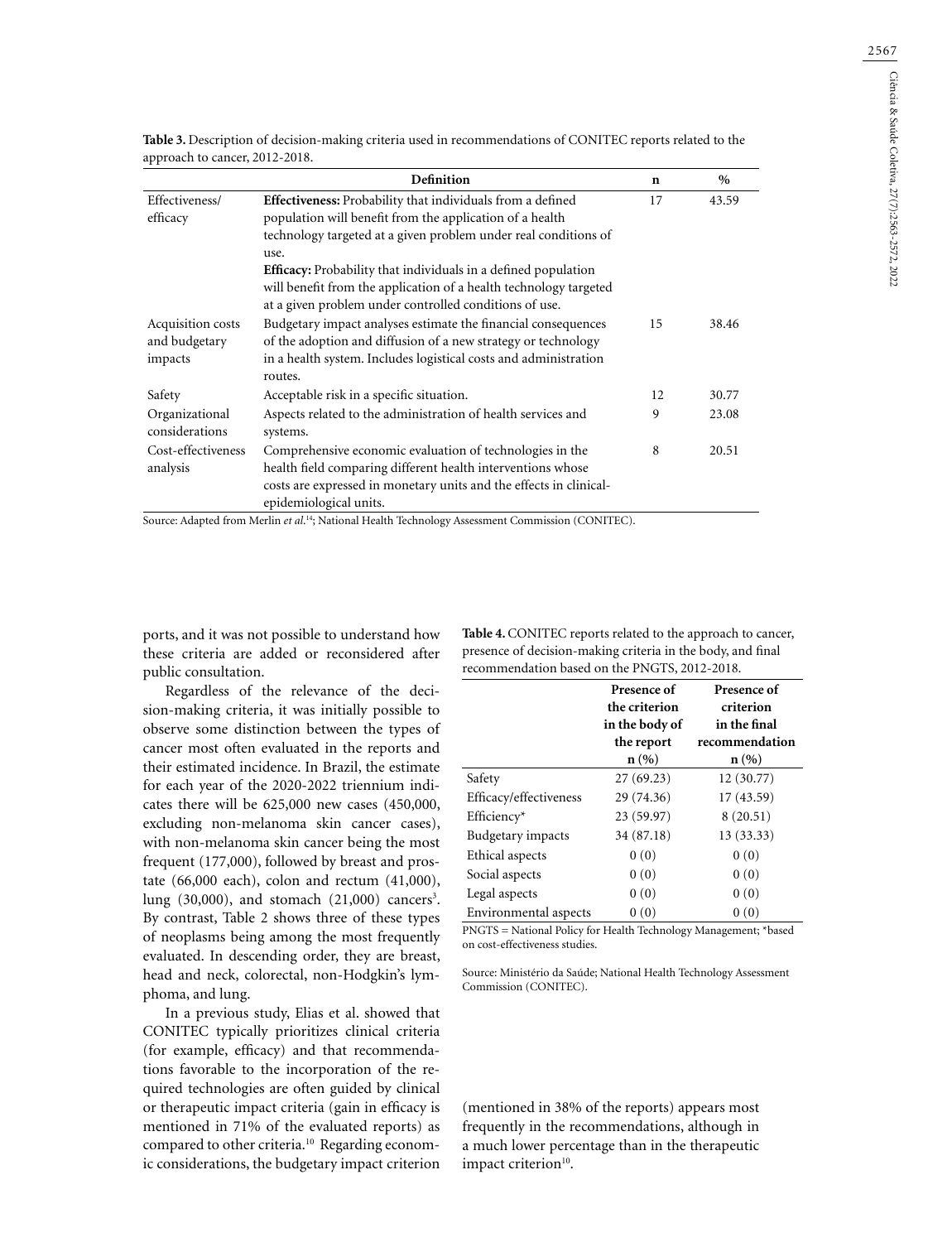| Table 5. CONITEC reports related to the approach to cancer, decision-making criteria considered in the changes |
|----------------------------------------------------------------------------------------------------------------|
| made in the recommendation after public consultation, 2012-2018.                                               |

| <b>Technology</b>                              | <b>CONITEC</b><br>preliminary<br>recommendation | Number of<br>contributions<br>in the public<br>consultation | Added or re-evaluated<br>criteria                                                                            | Final<br>recommendation<br>after public<br>consultation |
|------------------------------------------------|-------------------------------------------------|-------------------------------------------------------------|--------------------------------------------------------------------------------------------------------------|---------------------------------------------------------|
| Gefitinib (indicated<br>for lung cancer)       | Negative                                        | 49                                                          | Efficacy/effectiveness and<br>budgetary impact                                                               | Positive, simple<br>majority vote                       |
| Erlotinib (indicated<br>for lung cancer)       | Negative                                        | 80                                                          | Efficacy/effectiveness and<br>budgetary impact                                                               | Positive, simple<br>majority vote                       |
| Pertuzumab<br>indicated for breast)<br>cancer) | Negative                                        | 635                                                         | Efficacy/effectiveness and<br>efficiency* (approval as long unanimous vote<br>as there is price negotiation) | Positive,                                               |

\* Based on cost-effectiveness studies.

Source: National Health Technology Assessment Commission (CONITEC).

In another study, Yuba *et al*. 12 also analyzed CONITEC's recommendation reports and concluded that the characteristics of the evidence that were considered mandatory for the decisions were very different, indicating problems in the decision-making process<sup>12</sup>. One of the most important findings of that study was CONITEC's lack of adherence to its own internal regulations in terms of evidence to be considered and, therefore, of the decision-making criteria that guided the final recommendations<sup>12</sup>.

Given the progressive increase in healthcare costs, explicit approaches to the prioritization and allocation of resources have become critical and illustrate how decision-making criteria is a key element in ensuring transparency and, therefore, legitimacy of the decisions being made<sup>8</sup>. In accordance with the findings of Elias et al., this study reveals that the effectiveness/efficacy criterion is the one most often considered in CO-NITEC's final recommendations<sup>10</sup>, although information on the budgetary impact criterion is more frequent found in the body of the report, and other criteria are not considered or reported, despite being mentioned in the PNGTS<sup>11</sup>. Regarding the budgetary impact criterion, of the 101 reports evaluated by Yuba et al., only 19.8% included a complete economic assessment, despite the commission's internal regulations establishing them as mandatory for all demands for incorporating technologies<sup>12</sup>.

Considering the clear difference in the scientific evidence, depending on the type of demand for technology incorporation (internal or external to  $SUS$ <sup>12</sup>, this study's findings suggest a need for greater transparency in CONITEC's internal decision-making processes, in addition to showing an overestimation of certain criteria in the final recommendation (clinical, in particular) in relation to other PNGTS criteria. In this light, it is possible to conclude that clinical criteria (such as efficacy and effectiveness) actually end up exerting a greater influence on the commission's final recommendations, although economic criteria (such as budgetary impact and cost-effectiveness) are frequently cited throughout the reports.

In a literature review of studies on health-related decision-making, Guindo et al. identified a wide variety that have often been considered<sup>8</sup>. In the forty articles, the five most frequently mentioned criteria were in descending order: equity/fairness, efficacy/effectiveness, stakeholder interests and pressures, cost-effectiveness, and strength of evidence. In another study, the results from a literature review showed that 25 of the 40 studies included in that search dealt with "health outcomes" as the main group of criteria in defining priorities for health technology assessment, and that the higher frequency of "health effects/ benefits" criteria (in eight of the studies) is in line with the findings of this study<sup>15</sup>. Thus, the relevance of clinical criterion (effectiveness/efficacy) seems to be corroborated by studies conducted in other contexts, according to the literature reviews. However, the equity/justice criterion (the one most frequently represented in studies of different nationalities, according to the study by Guindo et al.)<sup>8</sup>, which may even be associated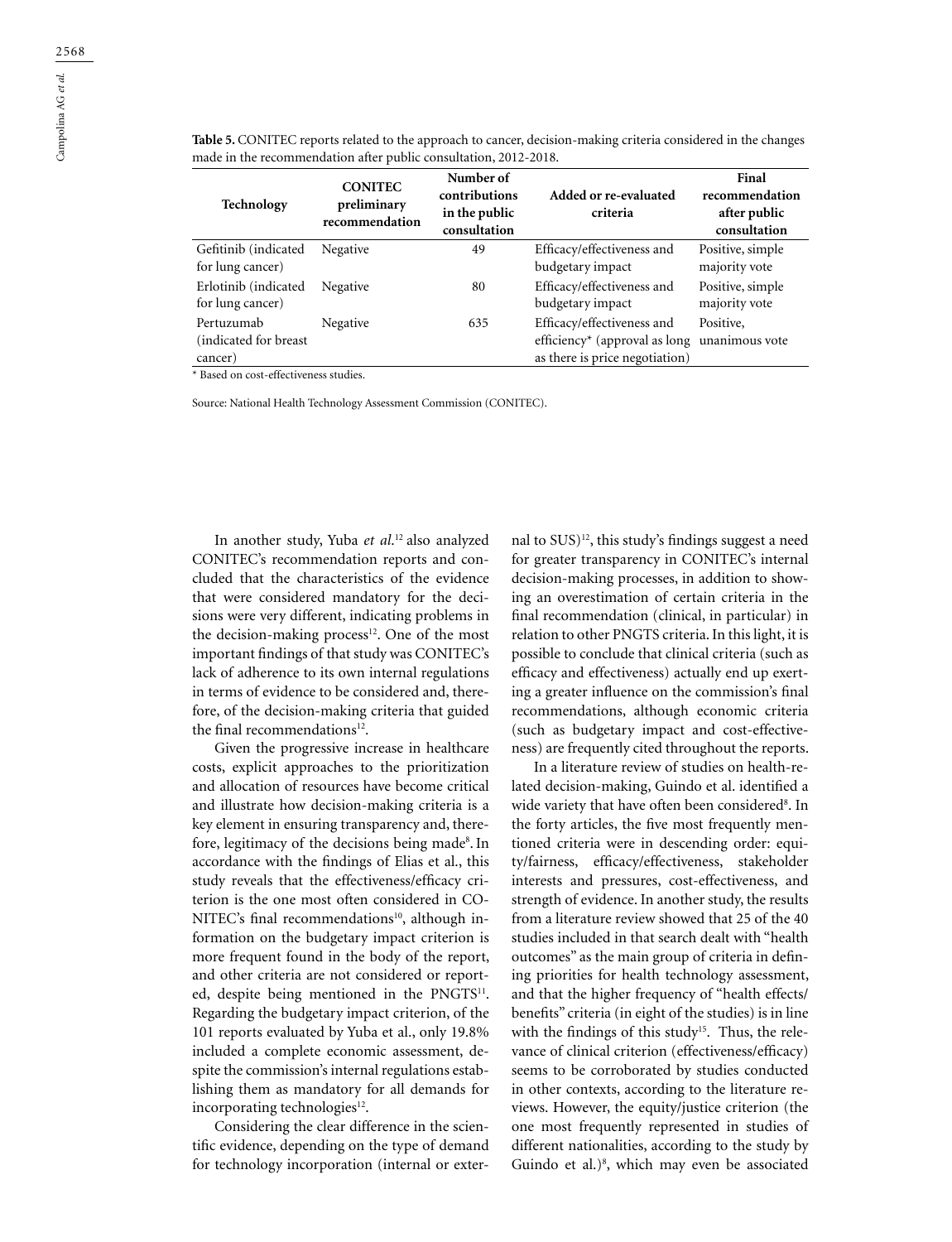2569

with the ethical impacts of health decisions, is not explicitly presented in the revised CONITEC reports. Nonetheless, the non-inclusion of this criterion in the reports may be due to a difficulty in considering equity in a pragmatic way; which points to the need for systematic approaches that facilitate the operationalization of this criterion in the decision-making process.

To assist in the process of including criteria that are difficult to quantify, there is a wide set of techniques that can help make the decision-making process more systematic and transparent, often called multi-criteria decision analysis (MCDA)16-18. The use of structured methodological approaches, such as MCDA, could be an option to facilitate decision-making processes and assist in preparing recommendations within the scope of CONITEC. The MCDA is comprised of a set of methods to support decision-making that explicitly takes into account multiple criteria, allowing different stakeholders to participate<sup>16</sup>. The basic aspects of the method involve: 1) the selection of alternatives to be evaluated, 2) the choice of criteria through which the alternatives will be compared, 3) the measurement of the value attributed to the performance of the technologies in each of the criteria, and 4) the measurement of the weight of the criteria in order to reflect the relative importance of each one<sup>16,17</sup>.

The use of an MCDA methodology could allow the assessment of stakeholder preferences (in relation to decision-making criteria), help ensure that they are more systematically taken into account in the decisions, and estimate the overall value of each one, based on monitoring the stages of a discussion leading up to collective decisions<sup>8</sup>. In HTA processes, one of MCDA's greatest contributions is to increase transparency in the incorporation of technology in a more participatory and legitimate way.

When it comes to oncology, a previous systematic review of current practices and applications of MCDA showed cancer as being the most researched type of disease<sup>14</sup>. In another review dedicated to MCDA applications in oncology, although the eight studies reviewed were focused on clinical decision-making (six for cancer screening), the authors recognized the importance of the approach to assessing stakeholder preferences and developing clinical guidelines<sup>9</sup>. Furthermore, other studies reviewing the scientific literature have highlighted the importance of MCDA methods in prioritizing interventions for coverage or reimbursement, supporting decisions in health technology assessment $19-24$ .

Therefore, when preparing an MCDA, it is important to consider that the selection and structuring of criteria must follow good practices that justify their selection and adequate reporting in published studies, as recommended by the Professional Society for Health Economics and Outcomes Research (ISPOR)<sup>17</sup>. The ISPOR recommendations highlight the importance of investigating reports that guide decision-making, such as those prepared by HTA agencies, e.g., the National Institute for Health and Care Excellence (NICE) in the United Kingdom, 25 and, in the case of Brazil, CONITEC's role in preparing HTA reports.

As with MCDA, other prioritization and decision support processes could be considered, such as portfolio analyses, which address the question of how to combine interventions within or across programs to maximize a given objective, and approaches based on program budgeting and marginal analysis that aim to maximize defined objectives by choosing from a range of interventions, keeping budget constraints in mind<sup>26</sup>. Even so, these approaches use various criteria, such as those identified and analyzed in this study, in an attempt to reflect the reality that decision-makers typically face when having to deal with a set of objectives while evaluating the value of a new technology<sup>27</sup>.

Although none of these approaches is used to support decisions on the incorporation of health technologies, identifying and evaluating the frequency of decision-making criteria in recommendation reports from an HTA commission, such as CONITEC, already allows a structure or framework of value to be used as a way to assist the commission's deliberative work. In this regard, the implementation of various frameworks of value has been proposed by international bodies, such as the American Society of Clinical Oncology (ASCO), the American Heart Association (AHA)/American College of Cardiology (ACC), the Institute for Clinical and Economic Review (ICER), the Memorial Sloan Kettering Cancer Center (MSKCC), and the National Comprehensive Cancer Center (NCCC)<sup>28</sup>. The main objective of these frameworks is to inform the decisions of different stakeholders, based on robust clinical evidence and shared value judgments $27$ .

Therefore, the main contributions of this study are, first, to present the decision-making criteria that have been considered most frequently by CONITEC when evaluating technologies for the approach to cancer and, second, to show that, as the reports do not clearly present the weights of these criteria and the value assigned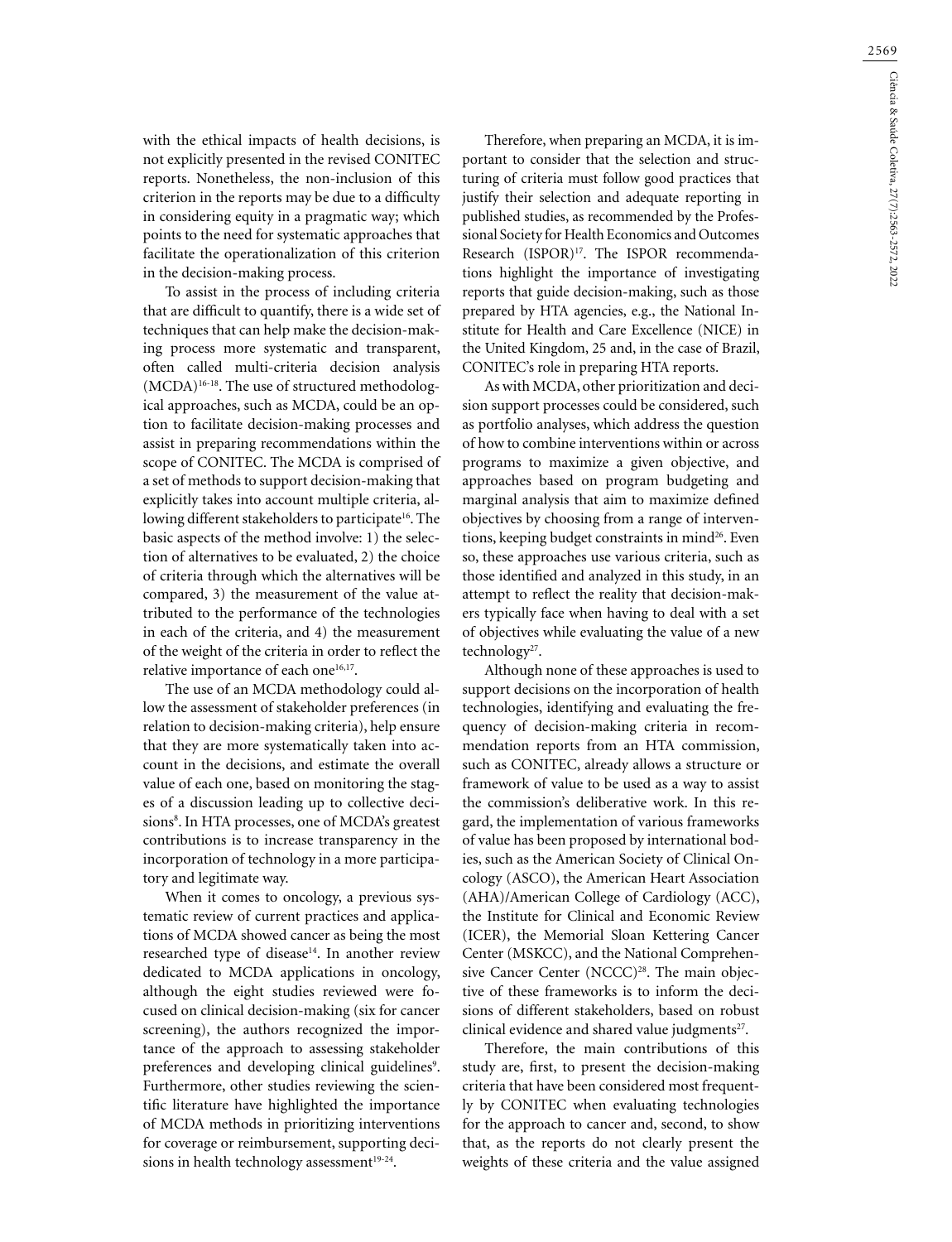to technology performance; it is difficult to understand the influence these criteria have on the outcome of the decisions.

However, these results need to be viewed with care insofar as qualitative analyses were not conducted with the participants of the aforementioned decision-making processes for a better understanding of how the decision-making criteria were considered. Another limitation to be considered is that it is not possible to ascertain which other criteria were not considered or why they were not reported from the analysis of reports. A third limitation refers to the fact that the evaluation was based on reports that may not include the criteria that really weighed on the decision, meaning the analysis is limited to recorded information. Another thing to understand is that not all public consultations were considered, which could provide additional information about the deliberative processes. Finally, as reports from mid-2018 onwards were not evaluated, it is not possible to verify changes in CONITEC's decision-making criteria in recent years.

Ultimately, it is important to remember that HTA is a socio-technical process by nature and that its recommendations need to reflect its social aspects (who participates, how, and in what

way) and technical aspects (which methods are used) in a systematic and transparent way. Despite the challenges imposed by this process, the advances made in CONITEC's performance in our country is undeniable, considering there has been a significant rise in the production of literature in the HTA area in Brazil since 2008, as well as in the development of training courses in systematic reviews, technical-scientific reports, and promulgation guidelines.12 In terms of the challenges posed by innovations in the field of oncology, demystifying the decision-making criteria and how they are considered is essential to ensuring the legitimacy of decisions to incorporate new health technologies.

# **Conclusion**

This study identified that the decision criteria that have been more informed in the CONITEC recommendation reports for the incorporation of technologies for the treatment of cancer, from 2012 to 2018, were: first, budgetary impacts, followed by effectiveness /efficiency. Yet, in the final recommendations, effectiveness/efficacy was the most frequently considered.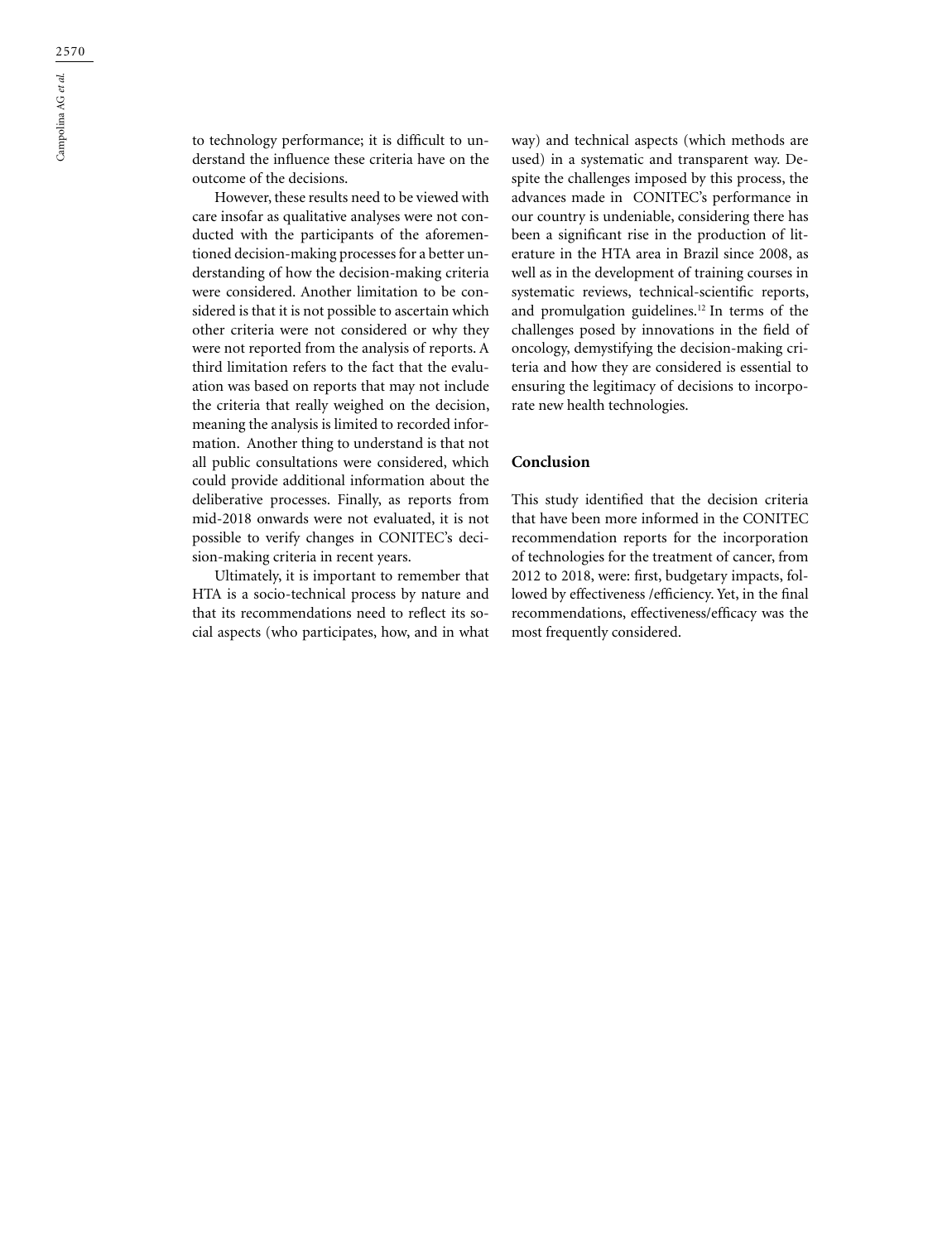## **Collaborations**

All authors contributed to the conception and design of the study. Material preparation and data collection were performed by AG Campolina and TY Yuba. All authors participated in the data analysis and discussion of the results. The first version of the manuscript was written by AG Campolina, and all authors commented on the later versions. The final review was made by PC Soárez. All authors read and approved the final version of the manuscript.

#### **References**

- 1. World Health Organizatio (WHO). The top 10 causes of death [Internet]. *WHO* 2020; 9 Dec. [cited 2022 may 18]. Available from: https://www.who.int/news -room/fact-Sheets/detail/the-top-10-causes-of-death
- 2. International Agency for Research on Cancer (IARC). Latest global cancer data: cancer burden rises to 19.3 million new cases and 10.0 million cancer deaths in 2020 [Internet]. *IARC* 2020; 15 Dec. [cited 2022 may 18]. Available from: https://www.iarc.who.int/faq/latest-global-cancer-data-2020-qa/
- 3. Brasil. Ministério da Saúde (MS). *Incidência de câncer no Brasil*. Rio de Janeiro: MS; 2020.
- 4. Brasil. Ministério da Saúde (MS). Portaria SAS n° 741, de 19 de dezembro de 2005. [acessado 2022 may 18]. Disponível em: https://bvsms.saude.gov.br/bvs/saudelegis/sas/2005/prt0741\_19\_12\_2005.html
- 5. Goetghebeur MM, Wagner M, Khoury H, Levitt RJ, Erickson LJ, Rindress D. Evidence and value: impact on decision Making – the EVIDEM framework and potential applications. *BMC Health Serv Res* 2008; 8:270.
- 6. Angelis A, Kanavos P. Multiple Criteria Decision Analysis (MCDA) for evaluating new medicines in health technology assessment and beyond: the advance value framework. *Soc Sci Med* 2017; 188:137-156.
- 7. Marsh K, Lanitis T, Neasham D, Orfanos P, Caro J. Assessing the value of healthcare interventions using multi-criteria decision analysis: a review of the literature. *Pharmacoeconomics* 2014; 32:345-365.
- 8. Guindo LA, Wagner M, Baltussen R, Rindress D, van Til J, Kind P, Goetghebeur MM. From efficacy to equity: literature review of decision criteria for resource allocation and healthcare decision making. *Cost Eff Resour Alloc* 2012; 10(1):9.
- 9. Adunlin G, Diaby V, Montero AJ, Xiao H. Multicriteria decision analysis in oncology. *Health Expect* 2015; 18(6):1812-1826.
- 10. Elias FTS, Araújo DV. How Health Economic Evaluation (HEE) contributes to decision-making in public health care: the case of Brazil. *Z Evid Fortbild Qual Gesundhwes* 2014; 108(7):405-412.
- 11. Brasil. Ministério da Saúde (MS). Secretaria de Ciência Tecnologia e Insumos Estratégico. *Política Nacional de Gestão de Tecnologias em Saúde*. Brasília: MS; 2010.
- 12. Yuba TY, Novaes HMD, Soárez PC. Challenges to decision-making processes in the National HTA Agency in Brazil: operational procedures, evidence use and recommendations. *Health Res Policy Syst* 2018; 16(1):40.
- 13. Drummond MF, Sculpher MJ, Claxton K, Stoddart GL, Torrance GW. *Methods for the economic evaluation of health care programmes*. London: Oxford; 2015.
- 14. Merlin T, Tamblyn D, Ellery B, INAHTA Quality Assurance Group. What's in a name? Developing definitions for common health technology assessment product types of the International Network of Agencies for Health Technology Assessment (INAHTA). *Int J Technol Assess Health Care* 2014; 30(4):430-437.
- 15. Mobinizadeh M, Raeissi P, Nasiripour AA, Olyaeemanesh A, Tabibi SJ. The health systems' priority setting criteria for selecting health technologies: a systematic review of the current evidence. *Med J Islam Repub Iran* 2016; 30:329.